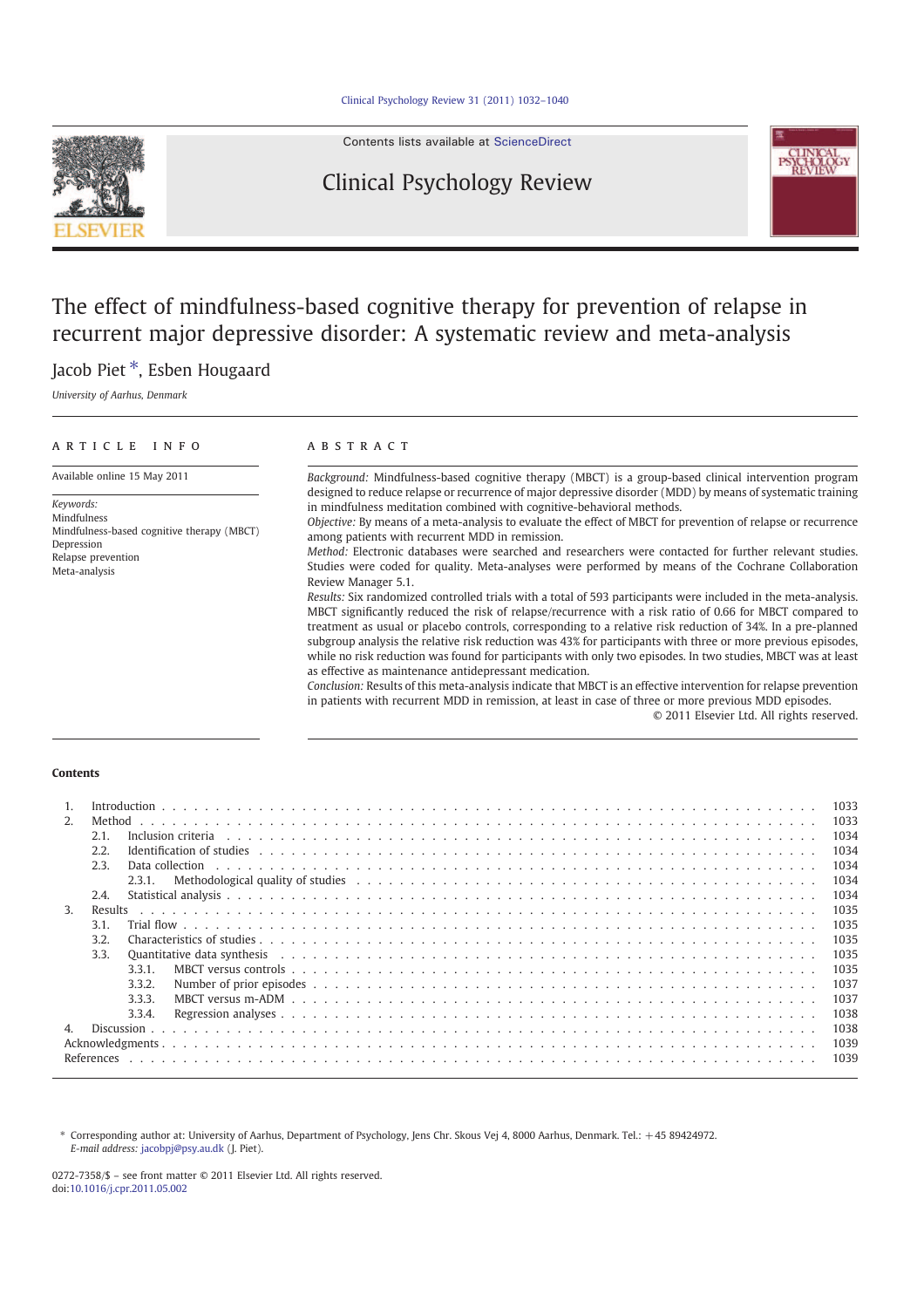## 1. Introduction

Originating from ancient eastern meditation and yoga traditions, mindfulness is generally described as a particular way of paying attention characterized by intentional and non-judgmental observation of present moment experiences, including bodily sensations, feelings, thoughts, and external stimuli from the environment (e.g. Baer, 2003; Grossman, Niemann, Schmidt, & Walach, 2004; Kabat-Zinn, 1994). Mindfulness-training, assumed to cultivate this capacity of awareness, has been adapted into clinical intervention programs including mindfulness-based stress reduction (MBSR) (Kabat-Zinn, 1990), and mindfulness-based cognitive therapy (MBCT) (Segal, Williams, & Teasdale, 2002). MBCT is an 8-session group intervention program with 8–15 participants designed for prevention of relapse or recurrence among patients with major depressive disorder (MDD) in remission.

MDD is a common mental disorder with a lifetime prevalence rate of about 20% (Kessler et al., 2005), and it is associated with a high degree of subjective distress and psychosocial disability (Judd et al., 2000). According to a recent report by the World Health Organization (WHO), MDD is currently the leading cause of disease burden, as measured by disability-adjusted life years (DALYs), in the United States of America and other middle- and high-income countries (WHO, 2008). Furthermore MDD is expected to be the leading cause of disease burden worldwide by the year 2030 (Ibid.). While the outlook for a first episode of MDD is rather good with spontaneous remission in most cases, the prognosis in the long run will often be poor with very high relapse or recurrence rates (50–90%); especially in case of prior depressive episodes (Judd, 1997; Mueller et al., 1999). With each new MDD episode the risk of worsening the course of the disease increases (Kessing, Hansen, Andersen, & Angst, 2004), and about 20% develops into chronic MDD with symptoms persisting for more than two years (Keller & Boland, 1998). Therefore, development of effective prevention interventions for MDD is a high priority enterprise within mental health.

The underlying model of MBCT specifies that previously depressed persons are characterized by greater cognitive vulnerability to states of low mood, as even mild dysphoric states may reactivate patterns of negative, ruminative thinking similar to those of previous episodes, causing the configuration of depression to be re-established (Segal, Williams, Teasdale, & Gemar, 1996; Teasdale, 1988; Teasdale, Segal, & Williams, 1995). MBCT may be assumed to work by targeting rumination and emotional avoidance, both considered to be maintaining processes across mood and anxiety disorders (e.g. Barlow, Allen, & Choate, 2004; Harvey, Watkins, Mansell, & Shafran, 2004; Hayes, Wilson, Gifford, Follette, & Strosahl, 1996).

It has been claimed (e.g., Teasdale, Segal, & Williams, 2003) that MBCT particularly benefits patients with three or more MDD episodes, since such patients are especially prone to engage in ruminative thinking. In fact, two randomized controlled trials (RCTs) (Ma & Teasdale, 2004; Teasdale et al., 2000), both of which stratified participants prior to randomization by number of episodes (2 versus 3 or more), found that MBCT only lowered risk of relapse in case of three or more MDD episodes.

MBCT integrates elements of cognitive behavioral therapy for depression (CBT) (Beck, Rush, Shaw, & Emery, 1979) with training in mindfulness meditation (Kabat-Zinn, 1990). The aim of MBCT is to teach patients to become more aware of and relate differently to their thoughts, feelings, and bodily sensations. Through the practice of mindfulness exercises, such as the body scan, simple yoga exercises, and prolonged periods of sitting meditation, patients are taught to 'turn towards' and accept intense bodily sensations and emotional discomfort, and they are provided with cognitive skills that allow them to recognize the automatic activation of habitual dysfunctional cognitive processes, such as depression-related rumination, to detach or "decentre" from the content of negative thoughts, and to disengage

from these processes by redirecting attention to experiences as they flux and change moment by moment.

Since the protocol release in 2002, MBCT has been adapted to different psychological disorders and conditions, and empirical research on the effectiveness of MBCT has expanded greatly. There is preliminary evidence of the effect of MBCT on pre-post symptoms of depression in people with fully or partially remitted depression (Britton, Haynes, Fridel, & Bootzin, 2010; Crane et al., 2008; Kingston, Dooley, Bates, Lawlor, & Malone, 2007); currently symptomatic depression (Barnhofer et al., 2009; Eisendrath et al., 2008; Kenny & Williams, 2007; Manicavasgar, Parker, & Perich, 2011; Mathew, Hayley, Kenny, & Denson, 2010); bipolar disorder (Miklowitz et al., 2009; Williams et al., 2008); social phobia (Piet, Hougaard, Hecksher, & Rosenberg, 2010); and generalized anxiety disorder (Craigie, Rees, Marsh, & Nathan, 2008; Evans et al., 2008). In a recent meta-analysis of mindfulness-based therapy, including MBSR and MBCT for different medical and psychological disorders, Hofmann, Sawyer, Witt, and Oh (2010) found a large pre-post effect size (Hedges's  $g = 0.85$ ) of MBCT for symptoms of depression. Additionally, studies have found that MBCT reduces overgeneral autobiographical memory, which has been associated with depression and a number of detrimental effects on functioning (Heeren, Van Broeck, & Philippot, 2009; Williams, Teasdale, Segal, & Soulsby, 2000).

Research investigating potential mechanisms of action in MBCT is in its infancy. Recent studies suggest that the effect of MBCT may be facilitated or mediated by improved meta-awareness (Hargus, Crane, Barnhofer, & Williams, 2010; Teasdale et al., 2002); increased mindfulness and self-compassion (Kuyken et al., 2010); decreased rumination (Shahar, Britton, Sbarra, Figueredo, & Bootzin, 2010); reduced cognitive reactivity (Raes, Dewulf, Van Heeringen, & Williams, 2009); and a balanced pattern of emotion related brain activation (Barnhofer et al., 2007). Two studies on recovered recurrently depressed patients, respectively found increased mindfulness and reduced rumination during MBCT, and showed that post treatment levels of mindfulness and rumination significantly predicted MDD relapse over a 12 month follow-up period, even after controlling for residual depressive symptoms and number of previous episodes (Michalak, Heidenreich, Meibert, & Schulte, 2008; Michalak, Hölz, & Teismann, 2010).

Coelho, Canter, and Ernst (2007) conducted the first narrative review of controlled clinical trials of MBCT for participants with a history of depression. They identified two studies focussing on MBCT as a preventive treatment for recurrent MDD, and tentatively concluded that the program had an additive benefit to usual care for patients with three or more previous episodes of depression. Chiesa and Serretti (2011) recently reviewed 16 controlled studies of MBCT for different psychiatric disorders, including four studies on MBCT for MDD relapse prevention, thus further consolidating the tentative conclusions of Coelho et al. (2007).

While former research broadly has reviewed the effect of MBCT for different disorders, this article reports the first formally adequate meta-analytic evaluation, following the Preferred Reporting Items for Systematic Reviews and Meta-analyses (PRISMA); (Moher, Liberati, Tetzlaff, Altman, & The PRISMA Group, 2009), of the effectiveness of MBCT for relapse prevention among patients with recurrent MDD in remission.

The aim of this study was by means of a meta-analysis to evaluate the effect of MBCT for prevention of relapse or recurrence among patients with recurrent MDD in remission; both for different control conditions, and for subgroups of patients ( $\le$  or  $\ge$  3 MDD episodes).

## 2. Method

The study was conducted in accordance with the PRISMA statement, which provides a detailed guideline of preferred reporting style for systematic reviews and meta-analyses (Liberati et al., 2009; Moher et al., 2009).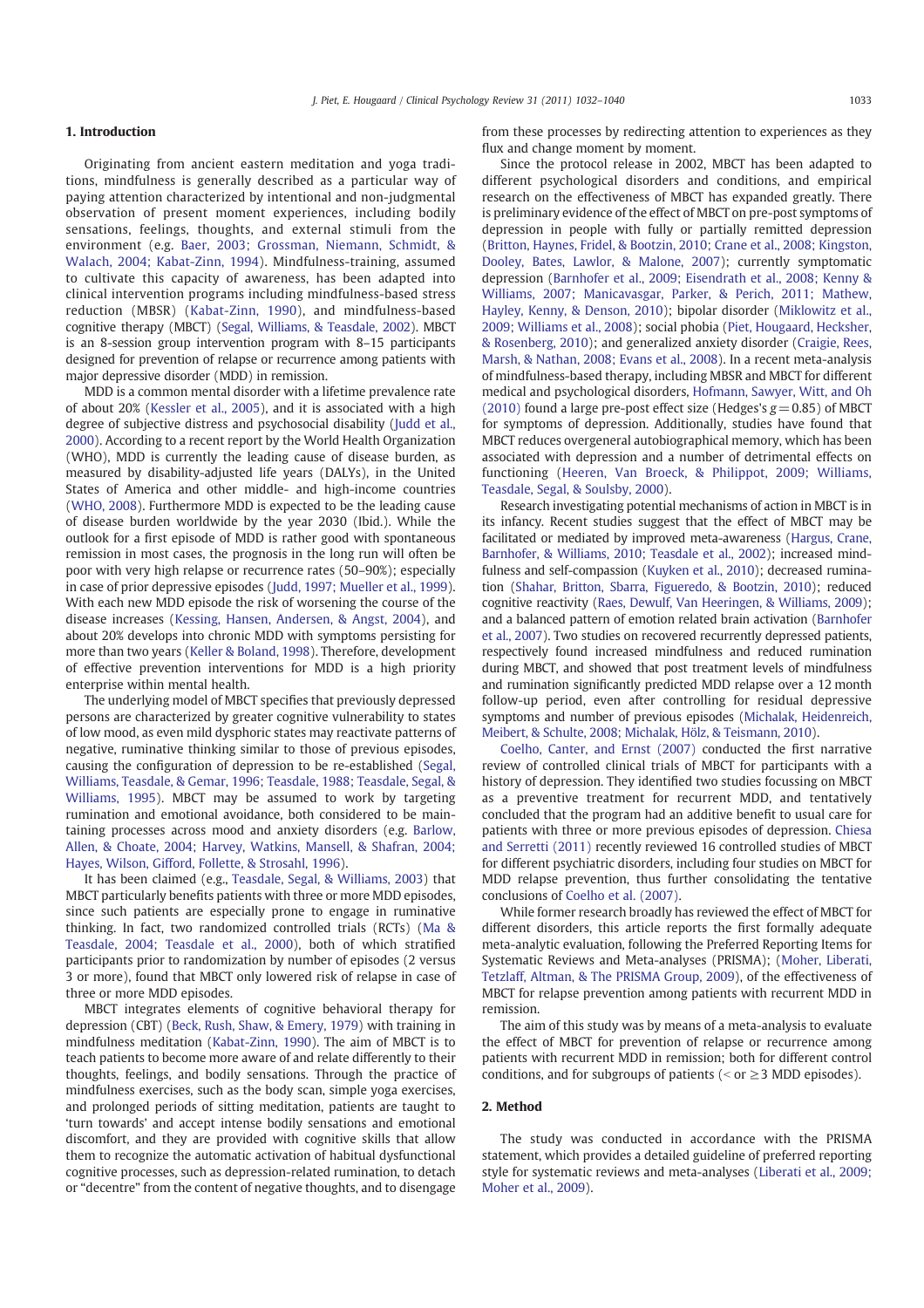## 2.1. Inclusion criteria

Studies were included in the meta-analysis according to the following a priori criteria for eligibility:

Type of studies: RCTs of MBCT for prevention of relapse in recurrent MDD in remission, reported in English language, and published or accepted for publication in peer-reviewed journals. Type of participants: Participants aged 18 years or above, diagnosed with recurrent MDD in remission according to a formal diagnostic classification system.

Type of interventions: MBCT conducted according to the manual by Segal et al. (2002).

Type of outcome measures: Number of participants meeting the diagnostic criteria for a new MDD episode over the follow-up study period.

#### 2.2. Identification of studies

Electronic databases (EMBASE, PubMed, PsycINFO, Web of Science, Scopus, and the Cochrane Controlled Trials Register) were searched to locate studies from the first available year to November 2010, using keywords ([(mindfulness-based cognitive therapy) OR (mindfulness based cognitive therapy) OR (MBCT)] AND depress\*). In addition, reference lists of selected articles and other reviews were inspected, and leading researchers in the field of MBCT were contacted to identify further relevant studies. Initially, duplicates were removed from the total number of identified records. Abstracts from the remaining records were then screened to retrieve full-text articles for assessment of eligibility. Finally, studies fulfilling inclusion criteria were selected for meta-analytic evaluation. The retrieval process was checked by both authors.

#### 2.3. Data collection

A data extraction sheet was developed, and the following data from included studies were extracted by the first author, and checked by the second: 1) participant characteristics (including age, sex, remission period, baseline depression score, number of prior episodes, age of first onset, history of antidepressant medication); 2) group characteristics (including intervention, comparison condition, number of group participants and dropouts, use of non-study treatments for depression within groups); and 3) MDD relapse/recurrence outcome (including number of relapse/recurrence between groups, diagnostic classification system, length of follow-up period).

# 2.3.1. Methodological quality of studies

The methodological quality of study reports was assessed by the two authors using a table adopted from Coelho et al. (2007) on nine criteria (see Table 2), including the following revised Jadad criteria (Jadad et al., 1996): a) the study was described as randomized, b) the randomization procedure was described and appropriate, i.e., study participants were randomly allocated independent of the investigators by methods "allowing each participant to have the same chance of receiving each intervention" (Jadad et al., 1996, p. 9), c) blind outcome assessments were reported (blindness of participants and therapists, as required by the original Jadad criteria, are not possible), d) number and reasons of withdrawals and dropouts were provided for each group. One point was assigned for each of the four fulfilled criteria, constituting a maximum Jadad score of 4 points. Disagreements between the two raters (in two cases) were resolved by discussion.

#### 2.4. Statistical analysis

Computed effect sizes (ESs) were relative risk ratios (RRs) for relapse/recurrence between groups over total follow-up periods, presented with confidence intervals (CI). ESs were calculated from intention-to-treat (ITT) data, or from complete cases data, if appropriate ITT data were not available, using the following formula:  $RR = \frac{MBCT$ relapse / MBCTtotal<br> $RR = \frac{MBCT$ relapse / Controlrelapse. ITT data was considered "appropriate" if adequate statistical methods, such as censoring, were used to handle drop out/missing data. ESs were weighted by the inverse standard error of the studies, thus taking precision or number of participants into account. The relative risk reduction was calculated as  $100\% \times (1 - RR)$ .

Statistical analyses were conducted using the computer software program Review Manager 5.1 (RevMan), provided by The Cochrane Collaboration (Review Manager, 2011). Additional analyses, including meta-regression and tests of publication bias, which could not be performed within the RevMan program, were conducted by use of the software program Comprehensive Meta-analysis, Version 2 (CMA) (Borenstein, Hedges, Higgins, & Rothstein, 2005).

All analyses were performed within the inverse variance random effects model (DerSimonian & Laird, 1986). In this model ES parameters for individual studies are treated as if they were a random sample from a larger population, thus allowing for generalization beyond the observed studies (Hedges & Vevea, 1998). For the purpose of establishing whether the results of studies were consistent, tests of heterogeneity were included using  $Q$  and  $I<sup>2</sup>$  statistics. O statistics calculates the probability value for heterogeneity of studies (significant heterogeneity is indicated by a *p*-value  $\leq$  0.05). The  $I<sup>2</sup>$  estimates the amount of variance in a pooled ES that can be accounted for by heterogeneity in the sample of studies (Higgins, Thompson, Deeks, & Altman, 2003). An I² value of 0% indicates no observed heterogeneity, while values of 25%, 50%, and 75% are considered low, moderate, and high.

Fail-Safe N statistics and a funnel plot of individual study ESs were used for detecting potential biases in the publication of study results. A funnel plot is a graphic illustration of ESs from individual studies in relation to a measure of study size or precision. In general, estimates of ESs have more precision the larger the study, and therefore ESs derived from smaller studies are likely to scatter more widely at the bottom of the graph. In the absence of bias, the plot should resemble an inverted funnel with ESs from individual studies symmetrically distributed in relation to the overall mean ES (Sterne, Egger, & Moher, 2008). If many small studies show large ESs (with individual risk ratios below the overall mean, and the funnel plot skewed to the left) it may indicate bias, since small studies with insignificant results are more likely not to be published (the file-drawer problem). In addition to the visual graph, we included a formal test of funnel plot asymmetry provided by Egger, Smith, Schneider, and Minder (1997), to examine whether the association between the overall estimated intervention effect and a measure of study size, such as the standard error of the intervention effect, was significantly greater than what could be expected by chance alone. The funnel plot Trim and Fill method by Duval and Tweedie (2000) was used to further test and (if needed) adjust for possible bias in the overall ES by taking into account ESs from the estimated number of missing studies. Fail-Safe N statistics was included to provide an estimate for the number of unpublished or unretrieved equal sample size studies with no intervention effect, needed to reduce the overall estimated ES to a non-significant level  $(p>0.05)$  (Rosenthal & Rubin, 1988).

Separate meta-analyses were performed for: a) MBCT versus controls, including treatment as usual (TAU), and placebo  $+$  clinical management (PLA); and b) MBCT versus maintenance antidepressant medication (m-ADM). Pre-specified subgroup analyses of participants with  $\le$  or  $\ge$  3 MDD episodes were carried out. Possible predictors of treatment outcome, publication year, sample size, and study quality, were explored by use of meta-regression analyses.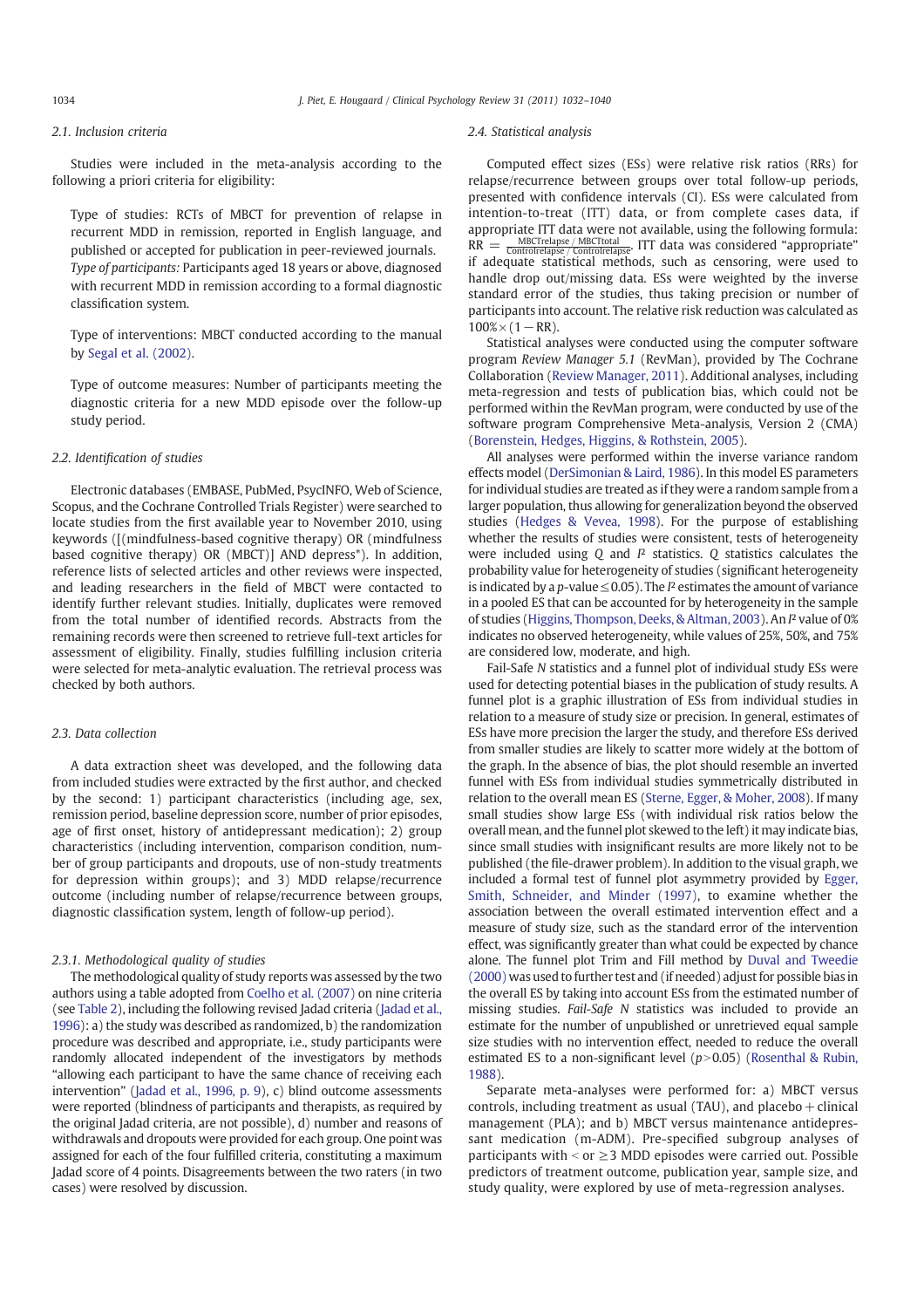# 3. Results

#### 3.1. Trial flow

The flow of information from identification to inclusion of studies is summarized in Fig. 1 using the PRISMA flow diagram (Moher et al., 2009). Our search strategy identified 666 publications. Duplicates were removed, and abstracts from the remaining 317 publications were screened. Initially reviews, qualitative studies, case studies, dissertation abstracts, study protocols, and non-English articles were excluded ( $N= 171$ ) (in this article, N refers to number of studies; n to number of participants). The remaining 146 articles were selected for further screening, and exclusion was carried out for the following reasons: a) no MBCT intervention  $(N= 98)$  or b) did not deal with MBCT for prevention of relapse in recurrent major depressive disorder  $(N= 40)$ . Eight full text articles on studies investigating the effect of MBCT on MDD relapse were retrieved and assessed for eligibility. Two full text articles (Michalak et al., 2008, 2010) were excluded because they did not use a randomized controlled design. Finally 6 studies, fulfilling the inclusion criteria, were selected for meta-analytic evaluation.

#### 3.2. Characteristics of studies

Table 1 summarizes the characteristics of the six included studies investigating MBCT for prevention of relapse or recurrence in recurrent MDD. Study sample sizes ranged from 60 to 145 with a total of 593 randomized participants, 74% were women (range 63– 81%), and the mean age was 46 (range of means 43–49). The mean baseline depression score was 4.9 for the Hamilton Depression Rating Scale, 17-item version (Hamilton, 1960), and 14.3 for the Beck Depression Inventory, 1st or 2nd version (Beck et al., 1996, 1961).  $(N= 2)$ , or three or more  $(N= 4)$  previous episodes of MDD, with the mean/median number of prior episodes =  $5.6 (N= 2)/3.4 (N= 3)$ . The mean age of first onset of MDD was 28.3 years. Participants had a history of medical treatment for depression in 96% of all cases. In half of the studies  $(N=3)$  participants were free of antidepressant medication (ADM) for at least 3 months prior to baseline assessment, one study allowed baseline use of ADM, and two studies included participants, who had been receiving m-ADM for at least the preceding 6 months. Four studies compared MBCT (+ TAU; henceforth just MBCT) to TAU, one compared MBCT to m-ADM, and one three-arm-trial compared MBCT, m-ADM, and PLA. Follow-up periods (from pre-treatment to final assessment) were 14 months  $(N= 4)$ , 15 months ( $N=1$ ), and 18 months ( $N=1$ ). All studies reported relapse/recurrence in the form of a new MDD episode according to the Diagnostic and Statistical Manual of Mental Disorders, 3rd edition revised (DSM-III-R), or 4th edition, (DSM-IV) (American Psychiatric Association, 1987, 1994).

The methodological quality of MBCT trial reports, including the revised Jadad criteria, is reported in Table 2. The studies achieved Jadad scores in the range of 2 to 4 points ( $M = 3.00$ ,  $SD = 0.63$ ).

#### 3.3. Quantitative data synthesis

#### 3.3.1. MBCT versus controls

Risk ratios for five studies comparing MBCT to controls (TAU or PLA) are shown in Fig. 2. The sample included relapse data on 408 participants. Risk ratios varied from 0.44 to 0.93 with an overall mean of 0.66 (95% CI [0.53, 0.82],  $z = 3.81$ ,  $p = 0.0001$ ), corresponding to a relative risk reduction of 34% in favor of MBCT. The relapse rate for MBCT participants ( $n = 200$ ) was 38%, compared to 58% for controls  $(n= 208)$ . There was no evidence of heterogeneity between the



Fig. 1. Flow of information from identification to inclusion of studies.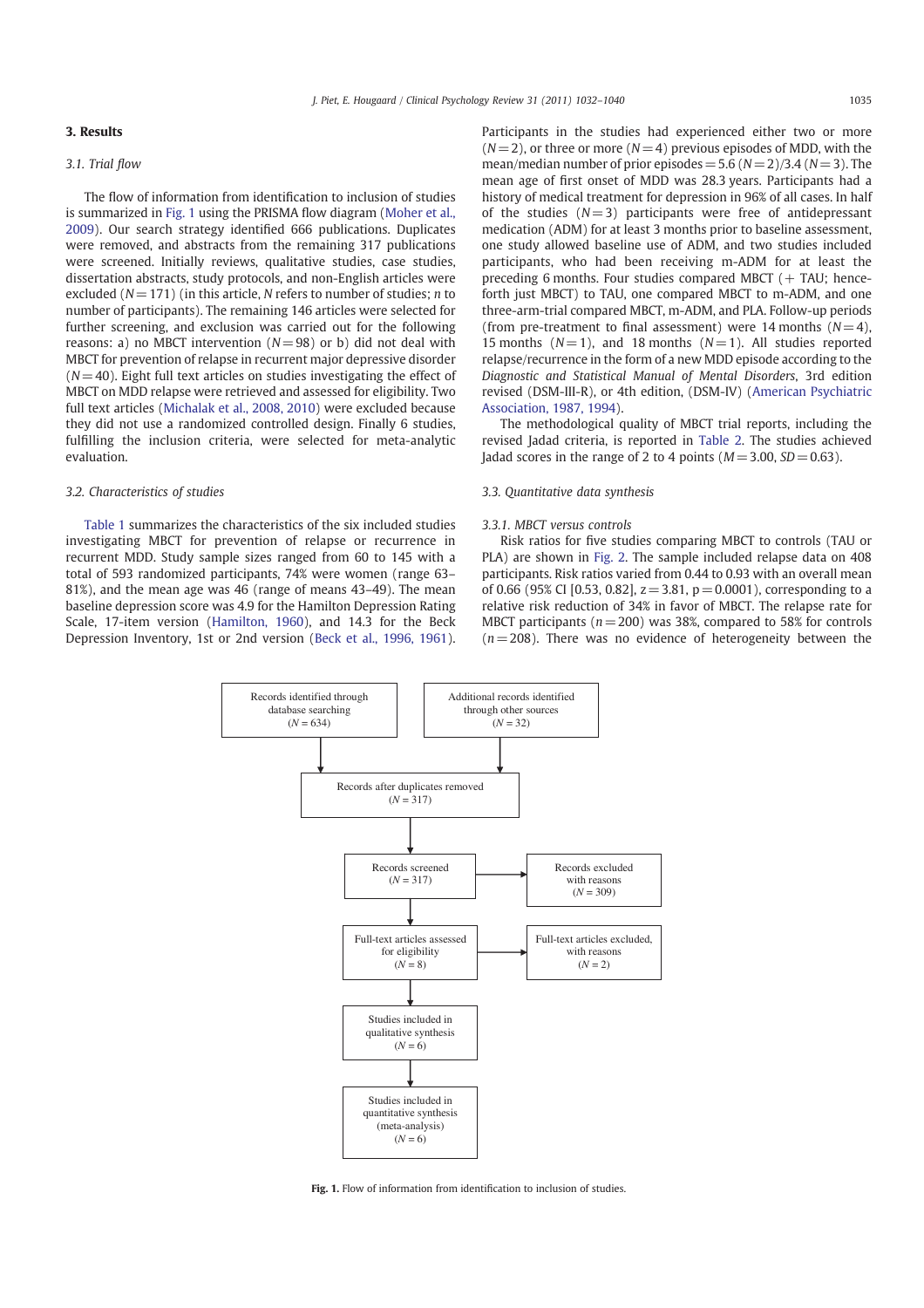|                          | ţ<br>Ĭ |
|--------------------------|--------|
| $\overline{\phantom{0}}$ |        |
| ≗                        | さいい    |
| ≏                        | Ļ      |
| £                        | ι      |

| tics<br>÷<br>Ě<br>ř<br>ţ<br>Ξ |  |
|-------------------------------|--|

| Study                                  |     | Participants                                                                                                                                                                                                                                                                                                                                                                                                                                                                                                                          | Percent<br>women | age             | depression score<br>Mean Mean baseline | Episodes;<br>M or Mdn<br>Previous | Mean age of History of<br>first onset | antidepressant<br>medication (%) | Groups (n/protocol<br>dropouts/included<br>in meta-analysis) | treatments for depression during<br>Non-study medical/psychosocial<br>follow-up period (%) | Follow-up<br>period |
|----------------------------------------|-----|---------------------------------------------------------------------------------------------------------------------------------------------------------------------------------------------------------------------------------------------------------------------------------------------------------------------------------------------------------------------------------------------------------------------------------------------------------------------------------------------------------------------------------------|------------------|-----------------|----------------------------------------|-----------------------------------|---------------------------------------|----------------------------------|--------------------------------------------------------------|--------------------------------------------------------------------------------------------|---------------------|
| Bondolfi et al.<br>(2010)              | 60  | $D \leq 10$ ) at baseline; free of ADM for the preceding 3 months<br>Recurrent MDD in remission for at least three months with<br>three or more prior episodes; MADRS score ≤ 13 (≈ HAM-                                                                                                                                                                                                                                                                                                                                              | 72               | 47 <sup>a</sup> | $MADRS = 3.5a$<br>$BDI-II = 8.0a$      | 4.0 <sup>a</sup>                  | 25 <sup>a</sup>                       | 100                              | MBCT (31/4/27)<br>TAU (29/1/28)                              | $31/55^{b}$<br>36/46 <sup>b</sup>                                                          | 14 months           |
| van Heeringen<br>Godfrin and<br>(2010) | 106 | Recurrent MDD in remission for at least two months with three<br>or more prior episodes; HAM-D score< 14 at baseline; current<br>ADM allowed                                                                                                                                                                                                                                                                                                                                                                                          | 81               | 46              | $HAM-D=6.9$<br>$BDI-II = 20.0$         | Ĕ                                 | 30                                    | 77                               | MBCT (52/18/40)<br>TAU (54/12/47)                            | 64/28 <sup>d</sup><br>73/27 <sup>c</sup> ,<br>62/13 <sup>d</sup><br>61/13 <sup>c</sup>     | 14 months           |
| Kuyken et al.<br>(2008)                | 123 | Recurrent MDD in remission from recent episode with three or<br>more prior episodes; on m-ADM for at least the preceding<br>6 months                                                                                                                                                                                                                                                                                                                                                                                                  | 77               | 49              | $HAM-D = 5.7$<br>$BDI-II = 19.3$       | 6.4                               | 26                                    | 100                              | m-ADM (62/10/62)<br>MBCT (61/9/61)                           | 25/NR <sup>e</sup><br><b>NR/NR</b>                                                         | 15 months           |
| Ma and Teasdale<br>(2004)              | 75  | Recurrent MDD in remission for at least three months with two<br>or more prior episodes; HAM-D score<10 at baseline; free of<br>ADM for the preceding 3 months                                                                                                                                                                                                                                                                                                                                                                        | 76               | 45              | $HAM-D = 5.7$<br>$BDI = 14.3$          | 3.0 <sup>a</sup>                  | 57                                    | 100                              | MBCT (37/6/36)<br>TAU (38/1/37)                              | $35/22^{b}$<br>19/19 <sup>b</sup>                                                          | 14 months           |
| Segal et al.<br>(2010)                 | 84  | remission $\leq$ 7 with occasional elevated scores between 8 and<br>Recurrent MDD in remission for at least seven months with<br>three or more prior episodes; HAM-D score during<br>14; on m-ADM for at least the preceding 7 months                                                                                                                                                                                                                                                                                                 | යි               | $\overline{4}$  | $HAM-D = 2.8$                          | 4.7                               | 51                                    | 100                              | m-ADM (28/7/28)<br>MBCT (26/5/26)<br>PLA (30/6/30)           | NR/NR <sup>f</sup><br>NR/NR <sup>f</sup><br>NR/NR <sup>f</sup>                             | 18 months           |
| Teasdale et al.<br>(2000)              | 145 | Recurrent MDD in remission for at least 3 months with two or<br>more episodes; HAM-D score<10 at baseline; free of ADM for<br>the preceding 3 month                                                                                                                                                                                                                                                                                                                                                                                   | 76               | 43              | $HAM-D = 3.5$<br>$BDI = 10.0$          | 3.3 <sup>a</sup>                  | 27                                    | 100                              | MBCT (76/14/71)<br>TAU (69/3/66)                             | 45/49 <sup>b</sup><br>40/34 <sup>b</sup>                                                   | 14 months           |
|                                        |     | antidepressant medication; BDI-II = Beck Depression Inventory-II (Beck et al., 1996); MBCT = mindfulness-based cognitive therapy; TAU = treatment as usual; m-ADM = maintenance antidepressant medication; BDI = Beck Depressi<br>Note. ITT = intention-to-treat; MDD = major depressive disorder; MADRS = Montgomery-Asberg Depression Rating Scale (Montgomery & Asberg, 1979); HAM-D = Hamilton Depression Rating Scale (Hamilton, 1960); ADM =<br>Inventory (Reck et al. 1961), and PLA $-$ nill placebo- $+$ clinical management |                  |                 |                                        |                                   |                                       |                                  |                                                              |                                                                                            |                     |

Inventory (Beck et al., 1961); and PLA = pill placebo + clinical management.<br><sup>a</sup> Median.<br><sup>b</sup> Once or more at any time during the follow-up period.<br>d Faseline assessment.<br>e G-month follow-up assessment.<br>f Although numbers w agement. al., 1961); and PLA  $=$  pill placebo  $+$  clin Note. ITT = ir<br>antidepressant<br>Inventory (Bec <sup>a</sup> Median.

<sup>b</sup> Once or more at any time during the follow-up period.

<sup>c</sup> Baseline assessment.

<sup>d</sup> Final follow-up assessment.

<sup>e</sup> 6-month follow-up assessment.

, whould nuivie the assuming.<br>I Although numbers were not reported, patients who assessed non-study treatments for depression without a documented relapse were treated as censored observations in the data analysis.<br>\* Numbe

Number of randomized participants.

# Table 2<br>Methodological quality of MBCT trial reports. Methodological quality of MBCT trial reports.

| Authors (date)         | Was the trial Was the | randomized? randomization | Was the treatment Were groups<br>llocation | similar at baseline | Were blind outcome<br>assessments | withdrawals/     | Was the number of In addition to stating the Was an analysis Was a power<br>number of withdrawals/ conducted on |                   | calculation     |  |
|------------------------|-----------------------|---------------------------|--------------------------------------------|---------------------|-----------------------------------|------------------|-----------------------------------------------------------------------------------------------------------------|-------------------|-----------------|--|
|                        |                       | vrocedure described       | oncealed?                                  | on prognostic       | conducted?                        | dropouts in each | dropouts, were reasons                                                                                          | the intention-    | described?      |  |
|                        |                       | and was it appropriate?   |                                            | indicators?         |                                   | group mentioned? | given for each group?                                                                                           | to-treat sample?  |                 |  |
| 3ondolfi et al. (2010) | Yes                   | Yes                       | Yes                                        | Yes                 | ٧es                               | Yes              |                                                                                                                 | Yes <sup>a</sup>  |                 |  |
| Godfrin and van        | Yes                   | Yes                       | Yes                                        | Yes                 | ş                                 | Yes              | ş                                                                                                               | $\frac{1}{2}$     | yes<br>Yes      |  |
| Heeringen (2010)       |                       |                           |                                            |                     |                                   |                  |                                                                                                                 |                   |                 |  |
| (uyken et al. (2008)   | <b>Yes</b>            | les                       |                                            | Yes                 | Č٤                                | Yes              | Уes                                                                                                             | ŕ                 | å               |  |
| Aa and Teasdale (2004) | Yes                   | Ves                       | Yes                                        | Yes<br>Yes          | yes<br>Yes                        | Yes              | ş                                                                                                               | Pes<br>Pes<br>Not |                 |  |
| segal et al. (2010)    | š                     | Yes                       | Yes                                        |                     |                                   | Yes              | ş                                                                                                               |                   | 22 <sup>o</sup> |  |
| Teasdale et al. (2000) | yes                   | Ves                       | Yes                                        | yes                 | Š                                 | Yes              | ۶                                                                                                               |                   |                 |  |

Was an analysis Was a power Jadad score<br>conducted on calculation (revised,

Jadad score

maximum  $score = 4$ )

 $\overline{4}$ 

mmm

 $\frac{1}{2}$ 

maximum

> Note. Columns in bold constitute the revised Jadad Scale. Note. Columns in bold constitute the revised Jadad Scale.

 $^{\rm a}$  ITT data was inappropriate, as patients with incomplete follow-up data were treated as survivors.<br> $^{\rm b}$  Almost all cases (97%, 94%) included in the analyses. ITT data was inappropriate, as patients with incomplete follow-up data were treated as survivors. b Almost all cases (97%, 94%) included in the analyses.

# 1036 J. Piet, E. Hougaard / Clinical Psychology Review 31 (2011) 1032–1040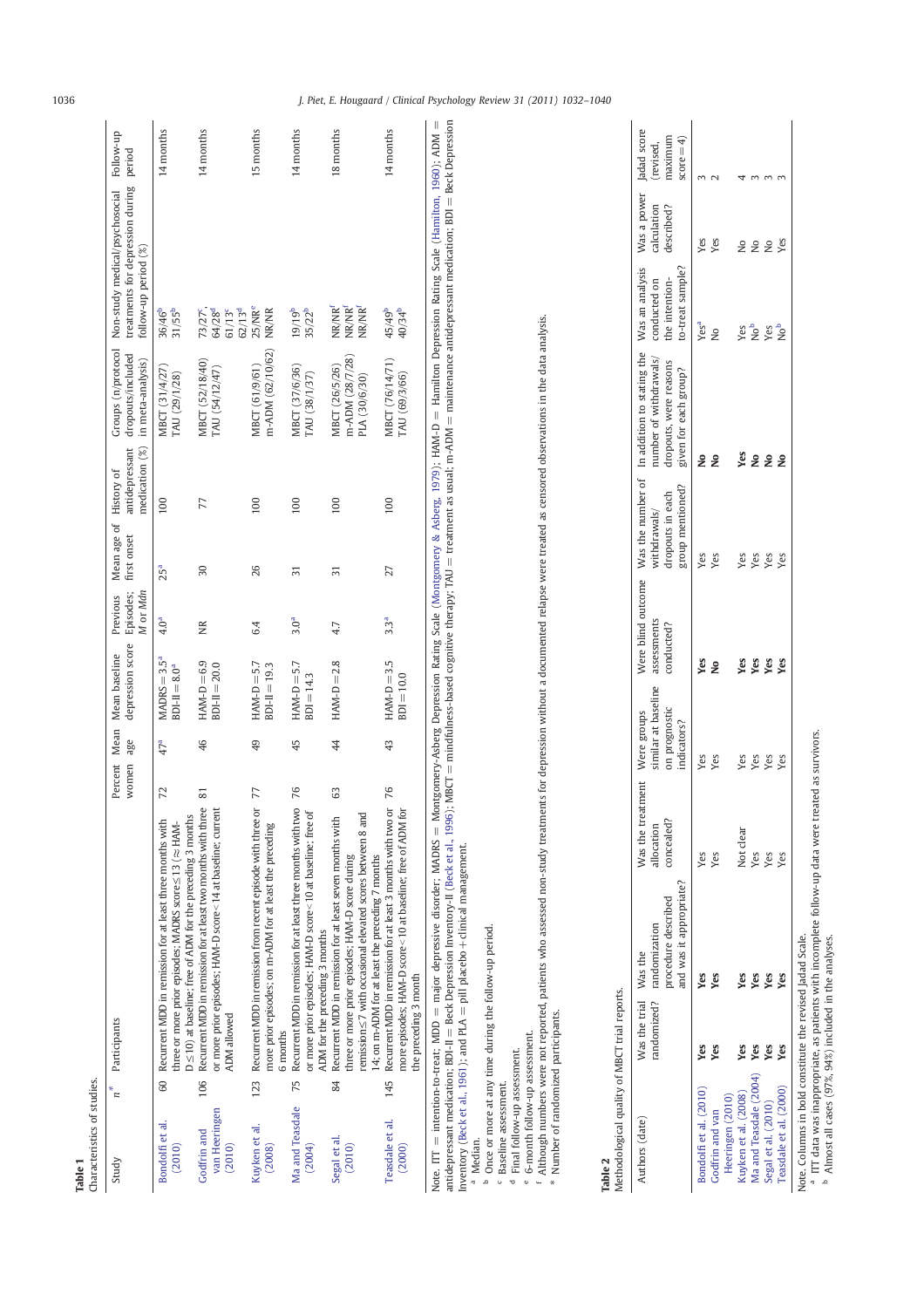J. Piet, E. Hougaard / Clinical Psychology Review 31 (2011) 1032–1040 1037

|                                                                                                  | <b>MBCT</b> |     | Control |     |                                  | <b>Risk Ratio</b>   | <b>Risk Ratio</b>               |
|--------------------------------------------------------------------------------------------------|-------------|-----|---------|-----|----------------------------------|---------------------|---------------------------------|
| <b>Study or Subgroup</b>                                                                         |             |     |         |     | Events Total Events Total Weight | IV, Random, 95% CI  | IV, Random, 95% CI              |
| 1.1.1 MBCT vs TAU                                                                                |             |     |         |     |                                  |                     |                                 |
|                                                                                                  |             |     |         |     |                                  |                     |                                 |
| Bondolfi 2010                                                                                    | 9           | 27  | 10      | 28  | 8.6%                             | $0.93$ [0.45, 1.93] |                                 |
| Godfrin 2010                                                                                     | 12          | 40  | 32      | 47  | 17.3%                            | $0.44$ [0.26, 0.74] | ╼                               |
| Ma 2004                                                                                          | 14          | 36  | 23      | 37  | 19.7%                            | $0.63$ [0.39, 1.01] |                                 |
| Teasdale 2000                                                                                    | 31          | 71  | 38      | 66  | 40.3%                            | 0.76 [0.54, 1.06]   |                                 |
| Subtotal (95% CI)                                                                                |             | 174 |         | 178 | 85.9%                            | $0.66$ [0.50, 0.87] |                                 |
| <b>Total events</b>                                                                              | 66          |     | 103     |     |                                  |                     |                                 |
| Heterogeneity: Tau <sup>2</sup> = 0.02; Chi <sup>2</sup> = 3.96, df = 3 (P = 0.27); $l^2 = 24\%$ |             |     |         |     |                                  |                     |                                 |
| Test for overall effect: $Z = 2.99$ (P = 0.003)                                                  |             |     |         |     |                                  |                     |                                 |
| 1.1.2 MBCT vs PLA                                                                                |             |     |         |     |                                  |                     |                                 |
| Segal 2010                                                                                       | 10          | 26  | 18      | 30  | 14.1%                            | $0.64$ [0.36, 1.13] |                                 |
| Subtotal (95% CI)                                                                                |             | 26  |         | 30  | 14.1%                            | $0.64$ [0.36, 1.13] |                                 |
| <b>Total events</b>                                                                              | 10          |     | 18      |     |                                  |                     |                                 |
| Heterogeneity: Not applicable                                                                    |             |     |         |     |                                  |                     |                                 |
| Test for overall effect: $Z = 1.54$ (P = 0.12)                                                   |             |     |         |     |                                  |                     |                                 |
| <b>Total (95% CI)</b>                                                                            |             | 200 |         |     | 208 100.0%                       | $0.66$ [0.53, 0.82] |                                 |
| <b>Total events</b>                                                                              | 76          |     | 121     |     |                                  |                     |                                 |
| Heterogeneity: Tau <sup>2</sup> = 0.00; Chi <sup>2</sup> = 3.97, df = 4 (P = 0.41); $l^2 = 0\%$  |             |     |         |     |                                  |                     |                                 |
| Test for overall effect: $Z = 3.81$ (P = 0.0001)                                                 |             |     |         |     |                                  |                     | 0.1<br>100<br>0.01<br>10        |
|                                                                                                  |             |     |         |     |                                  |                     | Favours MBCT<br>Favours control |
| Test for subgroup differences: Chi <sup>2</sup> = 0.01, df = 1 (P = 0.94), $I^2 = 0\%$           |             |     |         |     |                                  |                     |                                 |

Fig. 2. Comparison of risk of relapse between MBCT and controls, including ES statistics. Note. MBCT = mindfulness-based cognitive therapy; CI = confidence interval; TAU = treatment as usual; and PLA = placebo. Figure explanation: The first left-sided column shows included studies categorized into two subgroups according to use of different control conditions. The next columns indicate number of relapses (events) and total number of participants within MBCT and controls. The column "Weight" shows the weight ascribed to each individual study, taking into account the study sample size and precision of result (see text for an explanation). The column "Risk Ratio" shows the relative risk of relapse between MBCT and controls together with the confidence interval. A risk ratio below 1 favors MBCT, while a risk ratio above 1 favors the control group. The final column is a forest plot of the risk ratios. The length of the horizontal lines for each risk ratio within the forest plot indicates the interval of confidence, while the size of the squares indicates the size of the study sample. The bottom row of the figure shows the overall results.

studies ( $I^2 = 0\%$ ,  $p = 0.41$ ). The Fail Safe N analysis indicated that 14 missing equal sample size studies with no effect of MBCT compared to controls (i.e., a risk ratio of 1.0), would be needed to reduce the overall risk of relapse ES to a non-significant level ( $p$  > 0.05). Fig. 3 shows a plot of ESs in relation to the ES standard error. Eggers regression test showed no evidence of asymmetry in the ES funnel plot  $(t= 0.220,$  $df = 3$ ,  $p = 0.42$ ), and the Trim and Fill method indicated that no missing studies (falling to the right of the overall mean ES) were needed to make the plot symmetric.

#### 3.3.2. Number of prior episodes

Three studies comparing MBCT to controls in the form of TAU or PLA (Bondolfi et al., 2010; Godfrin & van Heeringen, 2010; Segal



Fig. 3. Funnel plot of standard error by ESs for relative risk of relapse between MBCT and controls. Note.  $SE =$  standard error:  $RR =$  risk ratio: MBCT = mindfulness-based cognitive therapy;  $TAU =$  treatment as usual; and  $PLA =$  placebo. The funnel plot indicates absence of publication bias when individual study effect sizes (risk ratios) are relatively symmetrically distributed around the overall mean effect size, which is marked by the broken vertical line in the middle of the figure.

et al., 2010) only included participants with three or more previous MDD episodes, while two studies (Ma & Teasdale, 2004; Teasdale et al., 2000) had stratified prior to randomization on this variable, and separately analyzed relapse rates for this subgroup of patients. Risk ratios for MBCT and controls in these five studies reporting relapse data on participants with three or more prior episodes varied from 0.44 to 0.93 with an overall mean of 0.57 (95% CI [0.45, 0.72]), corresponding to a relative risk reduction of 43% in favor of MBCT (see Fig. 4). This overall mean ES was highly significant ( $z = 4.83$ ,  $p$ <0.00001), and there was no evidence of heterogeneity between the studies ( $I^2 = 0\%$ ,  $p = 0.46$ ). Relapse rates for this particular subgroup of patients were 36% and 63% for MBCT ( $n=176$ ) and controls ( $n = 182$ ), respectively. The Fail Safe N for risk of relapse in participants with three or more previous episodes was 23, indicating that 23 missing studies with a risk ratio of 1.0 were needed to bring the observed mean ES to a non-significant level  $(p>0.05)$ . There was no evidence of funnel plot asymmetry using Eggers regression test  $(t= 0.59, df = 3, p = 0.30)$ , or the Trim and Fill method.

Two studies (Ma & Teasdale, 2004; Teasdale et al., 2000) provided relapse data for a subgroup of participants with only two previous episodes of depression ( $n = 50$ ). The overall risk ratio of 0.51 (95% CI [0.25, 1.05]) for relapse in this subgroup of patients showed a trend towards significance ( $z = 1.82$ ;  $p = 0.07$ ) favoring TAU compared to MBCT. Relapse rates were 27% for TAU participants, compared to 54% for MBCT participants.

#### 3.3.3. MBCT versus m-ADM

Two studies compared MBCT to m-ADM. In the study by Kuyken et al. (2008), 123 participants in primary care with at least 3 MDD episodes on ADM for the previous 6 months in full or partial remission were randomized to either MBCT+ADM tapering, or m-ADM administered by the general practitioner in line with standard clinical practice and the British National Formulary. 75% of participants in the MBCT group had completely discontinued their ADM at 6 month follow-up. The three-arm-study by Segal et al. (2010) included arms of MBCT + ADM tapering ( $n = 26$ ) and m-ADM ( $n = 30$ ). Participants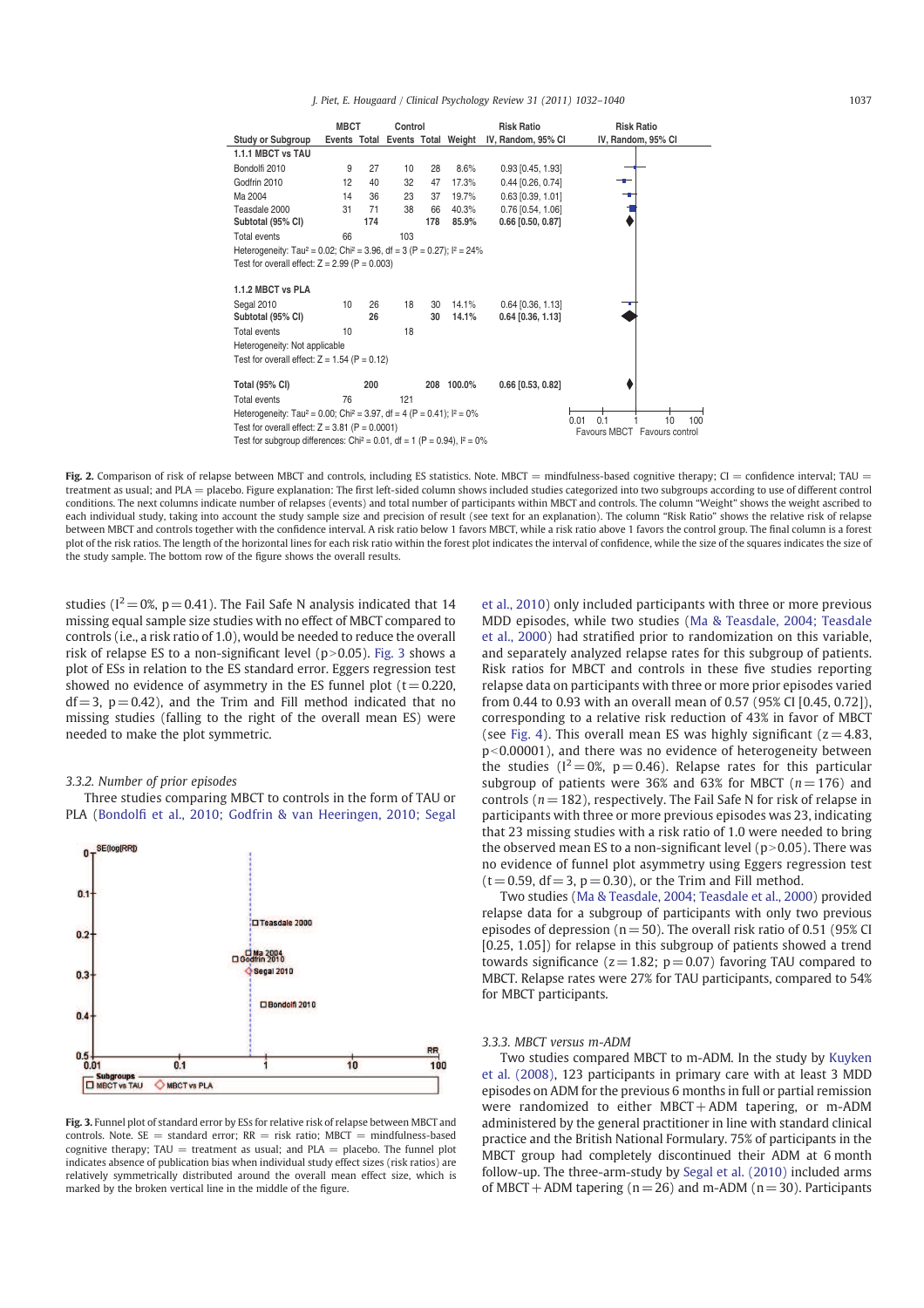|                                                                                                 | <b>MBCT</b> |           | Control |           |                | <b>Risk Ratio</b>                                   | <b>Risk Ratio</b>                   |
|-------------------------------------------------------------------------------------------------|-------------|-----------|---------|-----------|----------------|-----------------------------------------------------|-------------------------------------|
| <b>Study or Subgroup</b>                                                                        |             |           |         |           |                | Events Total Events Total Weight IV, Random, 95% CI | IV, Random, 95% CI                  |
| 1.1.1 MBCT vs TAU                                                                               |             |           |         |           |                |                                                     |                                     |
| Bondolfi 2010                                                                                   | 9           | 27        | 10      | 28        | 9.8%           | $0.93$ $[0.45, 1.93]$                               |                                     |
| Godfrin 2010                                                                                    | 12          | 40        | 32      | 47        | 19.8%          | $0.44$ [0.26, 0.74]                                 | ╼                                   |
| Ma 2004                                                                                         | 10          | 28        | 21      | 27        | 18.1%          | 0.46 [0.27, 0.79]                                   | –∎–                                 |
| Teasdale 2000<br>Subtotal (95% CI)                                                              | 22          | 55<br>150 | 33      | 50<br>152 | 36.1%<br>83.8% | $0.61$ [0.41, 0.89]<br>0.56 [0.42, 0.73]            |                                     |
| Total events                                                                                    | 53          |           | 96      |           |                |                                                     |                                     |
| Heterogeneity: Tau <sup>2</sup> = 0.01; Chi <sup>2</sup> = 3.42, df = 3 (P = 0.33); $l^2$ = 12% |             |           |         |           |                |                                                     |                                     |
| Test for overall effect: $Z = 4.25$ (P < 0.0001)                                                |             |           |         |           |                |                                                     |                                     |
| 1.1.2 MBCT vs PLA                                                                               |             |           |         |           |                |                                                     |                                     |
| Segal 2010<br>Subtotal (95% CI)                                                                 | 10          | 26<br>26  | 18      | 30<br>30  | 16.2%<br>16.2% | $0.64$ [0.36, 1.13]<br>$0.64$ [0.36, 1.13]          |                                     |
| <b>Total events</b>                                                                             | 10          |           | 18      |           |                |                                                     |                                     |
| Heterogeneity: Not applicable                                                                   |             |           |         |           |                |                                                     |                                     |
| Test for overall effect: $Z = 1.54$ (P = 0.12)                                                  |             |           |         |           |                |                                                     |                                     |
| <b>Total (95% CI)</b>                                                                           |             | 176       |         |           | 182 100.0%     | $0.57$ [0.45, 0.72]                                 |                                     |
| <b>Total events</b>                                                                             | 63          |           | 114     |           |                |                                                     |                                     |
| Heterogeneity: Tau <sup>2</sup> = 0.00; Chi <sup>2</sup> = 3.62, df = 4 (P = 0.46); $1^2$ = 0%  |             |           |         |           |                |                                                     | 0.1<br>0.01<br>10                   |
| Test for overall effect: $Z = 4.83$ (P < 0.00001)                                               |             |           |         |           |                |                                                     | 100<br>Favours MBCT Favours control |
| Test for subgroup differences: Chi <sup>2</sup> = 0.19, df = 1 (P = 0.66), $I^2 = 0\%$          |             |           |         |           |                |                                                     |                                     |

Fig. 4. Comparison of risk of relapse between MBCT and controls for participants with three or more previous episodes of major depression, including ES statistics. For figure explanation, see caption for Figure 2.

with at least 3 MDD episodes had been on ADM (primarily venlafaxine) with remission for at least seven months prior to randomization. ADM was administered according to a protocol by study psychiatrists with the same drug at the maximum tolerated effective dose in the study period. ADM in the MBCT condition was tapered gradually via reduced pill count during a 4-week period.

The combined relative risk ratio for MBCT versus m-ADM in the two studies was 0.80 (95% CI [0.60, 1.08],  $z = 1.45$ ,  $p = 0.15$ ), corresponding to a non-significant MBCT risk reduction of 20%, with no evidence of heterogeneity between the studies ( $I^2 = 0\%$ ,  $p = 0.91$ ; see Fig. 5).

#### 3.3.4. Regression analyses

Using risk of relapse ESs (the logarithm of risk ratios) as the dependent variable in meta-regression analyses of studies comparing MBCT to controls (shown in Fig. 2), no evidence of ES moderation was found by either publication year  $(B=-0.024, SE= 0.024, p= 0.31)$ , sample size  $(B= 0.002, \text{ SE} = 0.003, \text{ p} = 0.57)$ , or study quality  $(B= 0.144, SE = 0.260, p = 0.58)$ . These analyses were underpowered and results should be interpreted with caution.

## 4. Discussion

The overall risk ratio for relapse or recurrence in MBCT versus control groups (TAU or PLA) of 0.66 in this meta-analysis is highly significant, indicating that MBCT (added to TAU) is an effective intervention for relapse prevention in recurrent MDD in remission. The ES corresponds to a relative risk reduction of 34%, with relapse rates of 38% and 58% for MBCT and controls, respectively. As can be seen from Table 2, the studies are generally of a high methodological quality with a mean revised Jadad score of 3 out of max 4. There was no evidence of heterogeneity between individual studies, and no evidence of publication bias according to tests of funnel plot asymmetry. Fourteen missing studies of comparable sample size with an ES of zero would be needed to nullify the result. Therefore, the overall result of this meta-analysis should be considered credible.

A very substantial difference was found for the subgroup of participants with three or more previous episodes of MDD, in that the relapse rate for MBCT here was 36%, compared to 63% for control conditions (TAU or PLA), corresponding to a relative risk reduction of 43%.

On the other hand, it should be noted that the result for participants with only two prior episodes of MDD ( $n=50$ ) tendentially showed a lower risk of relapse for TAU compared to MBCT (relative risk reduction  $= 49\%$ ; p $= 0.07$ ). The tendentially higher relapse rate among MBCT treated patients with only two episodes is a rather paradoxical finding, since MBCT has been found generally to benefit depressed patients (Chiesa & Serretti, 2011; Hofmann et al., 2010), and since patients with three or more episodes formerly must have been patients with only two episodes. Teasdale et al. (2000) and Ma and Teasdale (2004) found that patients with two episodes reported later first episode onset, and Ma and Teasdale (2004) also found that such patients also reported less childhood adversity. They suggest that patients with only two episodes in their studies were derived from a less vulnerable population, less likely to suffer from dysphoria-activated depressive rumination that may be considered a primary target of MBCT. Indeed, Ma and Teasdale (2004) found that relapse was more often associated with significant life events in patients with only two prior episodes compared to patients with three or more episodes. They argue that MBCT may be ineffective for reducing relapse/recurrence provoked by stressful life events.



Fig. 5. Comparison of risk of relapse between MBCT and m-ADM, including ES statistics. Note. MBCT = Mindfulness-based cognitive therapy; and m-ADM = maintenance antidepressant medication. For further figure explanation, see caption for Fig. 2.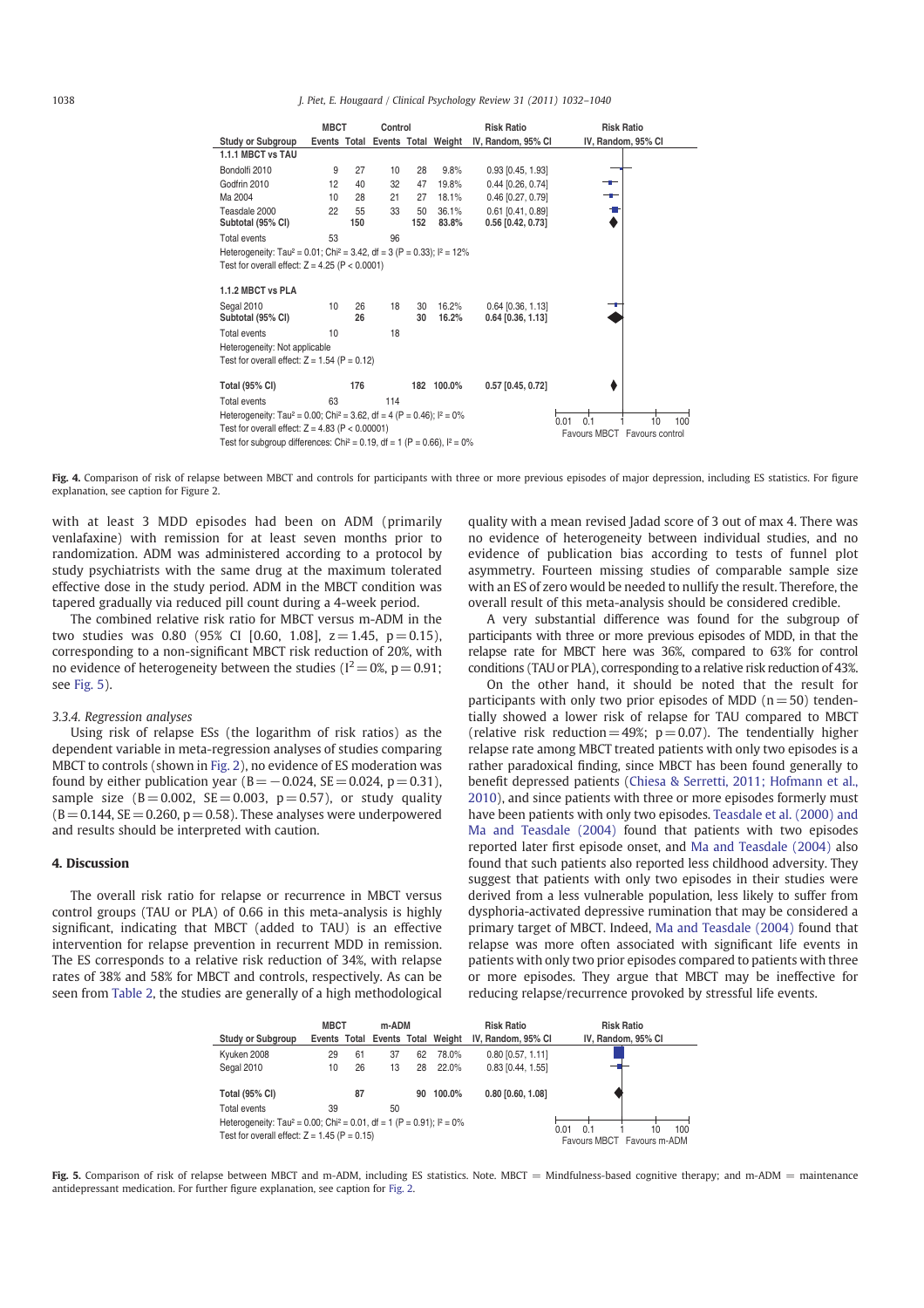The non-significant higher relapse among MBCT participants with only two prior episodes could, of course, be a chance event. It should be noted, however that Segal et al. (2010) also found that MBCT did not reduce relapse risks compared to PLA for a subgroup of participants; namely those characterized by a stable remission period following three or more MDD episodes. Like number of depressive episodes, unstable remission has been found to be a negative prognostic variable in MDD (Nierenberg et al., 2010). Therefore, the possibility should be considered that MBCT may not be so helpful for remitted MDD patients with a lesser degree of risk of relapse.

Although more studies are needed for firm conclusions, results from the quantitative data synthesis of two studies suggest that MBCT is at least comparable to m-ADM for effective relapse prevention of recurrent MDD with three or more episodes. If tenable, this conclusion is of high practical importance, since m-ADM is generally recommended for such cases, and many patients will prefer a psychological alternative with no adverse medical side-effects. It is further worth noting that one of these studies found that MBCT was more effective than m-ADM for reducing residual depressive symptoms and improving quality of life (Kuyken et al., 2008).

MBCT is apparently a cost-efficient strategy for relapse prevention. Two studies (Ma & Teasdale, 2004; Teasdale et al., 2000) respectively reported that MBCT on average required less than 3 and 5 therapist contact hours per patient. The one study with actual cost-effectiveness calculations (Kuyken et al., 2008) found estimated annual perpatient total costs for the first 15 months of \$2767 and \$2340 for the MBCT and m-ADM conditions respectively (difference not significant). The incremental cost-effectiveness ratio for MBCT was estimated to be \$962 per prevented relapse/recurrence, and \$50 per depression-free day. MBCT was less expensive than m-ADM for the last three of the 15 months, perhaps indicating a more favorable costeffectiveness of MBCT in the long run. Since MBCT can be delivered in groups with up to 15 participants, it is, anyhow, a low cost psychological intervention.

The present meta-analysis has several limitations. No formal protocol was developed before the review was carried out, although the study was highly focused, with pre-specified aims, inclusion criteria and methods of analysis. The search strategy only included studies published or accepted for publication. It is, however, unlikely that major accomplished studies are not published or close to publishing, due to the area's high degree of current interest. There is still a relatively small number of RCTs, thus limiting the value of subgroup analyses, and only two studies comparing MBCT with m-ADM. The studies do not allow for conclusions about the specific effects of MBCT, since there are no studies with psychological placebo or componential control. Only one study of the cost-effectiveness of MBCT was located.

In conclusion, this meta-analysis supports use of MBCT as a low cost intervention for relapse prevention in recurrent MDD in remission, at least in case of three or more previous episodes. Future research should investigate the differential effects of MBCT for patients with low and high risk of relapse; due to the few data on patients with only two prior episodes, it may be premature to exclude such patient, as has been done in most recent studies. More rigorous designs to investigate specific effects and change mechanisms of MBCT should also be considered.

#### Acknowledgments

The authors thank Professor Mark Williams, University of Oxford Department of Psychiatry, for helpful comments to a former version of the manuscript.

Declaration of interests

This study was not funded by any grants. There are no financial or other conflicts of interest.

#### References<sup>1</sup>

- American Psychiatric Association (1987). Diagnostic and statistical manual of mental disorders (3rd ed., rev.). Washington, DC: Author.
- American Psychiatric Association (1994). Diagnostic and statistical manual of mental disorders (4th ed.). Washington, DC: Author.
- Baer, R. A. (2003). Mindfulness training as a clinical intervention: A conceptual and empirical review. Clinical Psychology: Science and Practice, 10, 125–143. Barlow, D. H., Allen, L. B., & Choate, M. L. (2004). Toward a unified treatment for
- emotional disorders. Behavior Therapy, 35, 205–230.
- Barnhofer, T., Crane, C., Hargus, E., Amarasinghe, M., Winder, R., & Williams, J. M. G. (2009). Mindfulness-based cognitive therapy as a treatment for chronic depression: A preliminary study. Behaviour Research and Therapy, 47, 366–373.
- Barnhofer, T., Duggan, D., Crane, C., Hepburn, S., Fennell, M. J. V., & Williams, J. M. G. (2007). Efects of meditation on frontal a-asymmetry in previously suicidal individuals. NeuroReport, 18, 709–712.
- Beck, A. T., Rush, A. J., Shaw, B. F., & Emery, G. (1979). Cognitive therapy of depression. New York: Guilford Press.
- Beck, A. T., Steer, R. A., & Brown, G. K. (1996). The Beck depression inventory: Second edition. San Antonio, TX: Psychological Corporation.
- Beck, A. T., Ward, C. H., Mendelson, M., Mock, J., & Erbaugh, J. (1961). An inventory for measuring depression. Archives of General Psychiatry, 4, 561-571.
- \*Bondolfi, G., Jermann, F., Van der Linden, M., Gex-Fabry, M., Bizzini, L., Weber, R. B., et al. (2010). Depression relapse prophylaxis with mindfulness-based cognitive therapy: A replication randomized controlled study. Journal of Affective Disorders, 122, 224–231.
- Borenstein, M., Hedges, L., Higgins, J., & Rothstein, H. (2005). Comprehensive meta-analysis (version 2). Englewood, NJ: Biostat.
- Britton, W. B., Haynes, P. L., Fridel, K. W., & Bootzin, R. R. (2010). Polysomnographic and subjective profiles of sleep continuity before and after mindfulness-based cognitive therapy in partially remitted depression. Psychosomatic Medicine, 72, 539–548.
- Chiesa, A., & Serretti, A. (2011). Mindfulness based cognitive therapy for psychiatric disorders: A systematic review and meta-analysis. Psychiatry Research, 187, 441–453.
- Coelho, H. F., Canter, P. H., & Ernst, E. (2007). Mindfulness-based cognitive therapy: Evaluating current evidence and informing future research. Journal of Consulting and Clinical Psychology, 75, 1000–1005.
- Craigie, M. A., Rees, C. S., Marsh, A., & Nathan, P. (2008). Mindfulness-based cognitive therapy for generalized anxiety disorder: A preliminary evaluation. Behavioural and Cognitive Psychotherapy, 36, 553–568.
- Crane, C., Barnhofer, T., Duggan, D. S., Hepburn, S., Fennell, M. V., & Williams, J. M. G. (2008). Mindfulness-based cognitive therapy and self-discrepancy in recovered depressed patients with a history of depression and suicidality. Cognitive Therapy and Research, 32, 775–787.
- DerSimonian, R., & Laird, N. (1986). Meta-analysis in clinical trials. Controlled Clinical Trials, 7, 177–188.
- Duval, S., & Tweedie, R. (2000). Trim and fill: A simple funnel-plot-based method of testing and adjusting for publication bias in meta-analysis. Biometrics, 56, 455–463.
- Egger, M., Smith, G. D., Schneider, M., & Minder, C. (1997). Bias in meta-analysis detected by a simple graphical test. British Medical Journal, 315, 629–634.
- Eisendrath, S. J., Delucchi, K., Bitner, R., Fenimore, P., Smit, M., & McLane, M. (2008). Mindfulness-based cognitive therapy for treatment-resistant depression: A pilot study. Psychotherapy and Psychosomatics, 77, 319–320.
- Evans, S., Ferrando, S., Findler, M., Stowell, C., Smart, C., & Haglin, D. (2008). Mindfulness-based cognitive therapy for generalized anxiety disorder. Journal of Anxiety Disorders, 22, 716–721.
- \*Godfrin, K. A., & van Heeringen, C. (2010). The effects of mindfulness-based cognitive therapy on recurrence of depressive episodes, mental health and quality of life: A randomized controlled study. Behaviour Research and Therapy, 48, 738–746.
- Grossman, P., Niemann, L., Schmidt, S., & Walach, H. (2004). Mindfulness-based stress reduction and health benefits: A meta-analysis. Journal of Psychosomatic Research, 57, 35–43.
- Hamilton, M. (1960). A rating scale for depression. Journal of Neurology, Neurosurgery, and Psychiatry, 23, 56–62.
- Hargus, E., Crane, C., Barnhofer, T., & Williams, J. M. (2010). Effects of mindfulness on metaawareness and specificity of describing prodromal symptoms in suicidal depression. Emotion, 10, 34–42.
- Harvey, A., Watkins, E., Mansell, W., & Shafran, R. (2004). Cognitive behavioural processes across psychological disorders: A transdiagnostic approach to research and
- treatment. Oxford, United Kingdom: Oxford University Press. Hayes, S. C., Wilson, K. G., Gifford, E. V., Follette, V. M., & Strosahl, K. (1996). Experiential avoidance and behavioral disorders: A functional dimensional approach to diagnosis and treatment. Journal of Consulting and Clinical Psychology, 64, 1152–1168.
- Hedges, L. V., & Vevea, J. L. (1998). Fixed- and random-effects models in meta-analysis. Psychological Methods, 3, 486–504.
- Heeren, A., Van Broeck, N., & Philippot, P. (2009). The effects of mindfulness on executive processes and autobiographical memory specificity. Behaviour Research and Therapy, 47, 403–409. Higgins, J. P. T., Thompson, S. G., Deeks, J. J., & Altman, D. G. (2003). Measuring
- inconsistency in meta-analyses. British Medical Journal, 327, 557–560.
- Hofmann, S. G., Sawyer, A. T., Witt, A. A., & Oh, D. (2010). The effect of mindfulnessbased therapy on anxiety and depression: A meta-analytic review. Journal of Consulting and Clinical Psychology, 78, 169–183.

References marked with an asterisk indicate studies included in the meta-analysis.